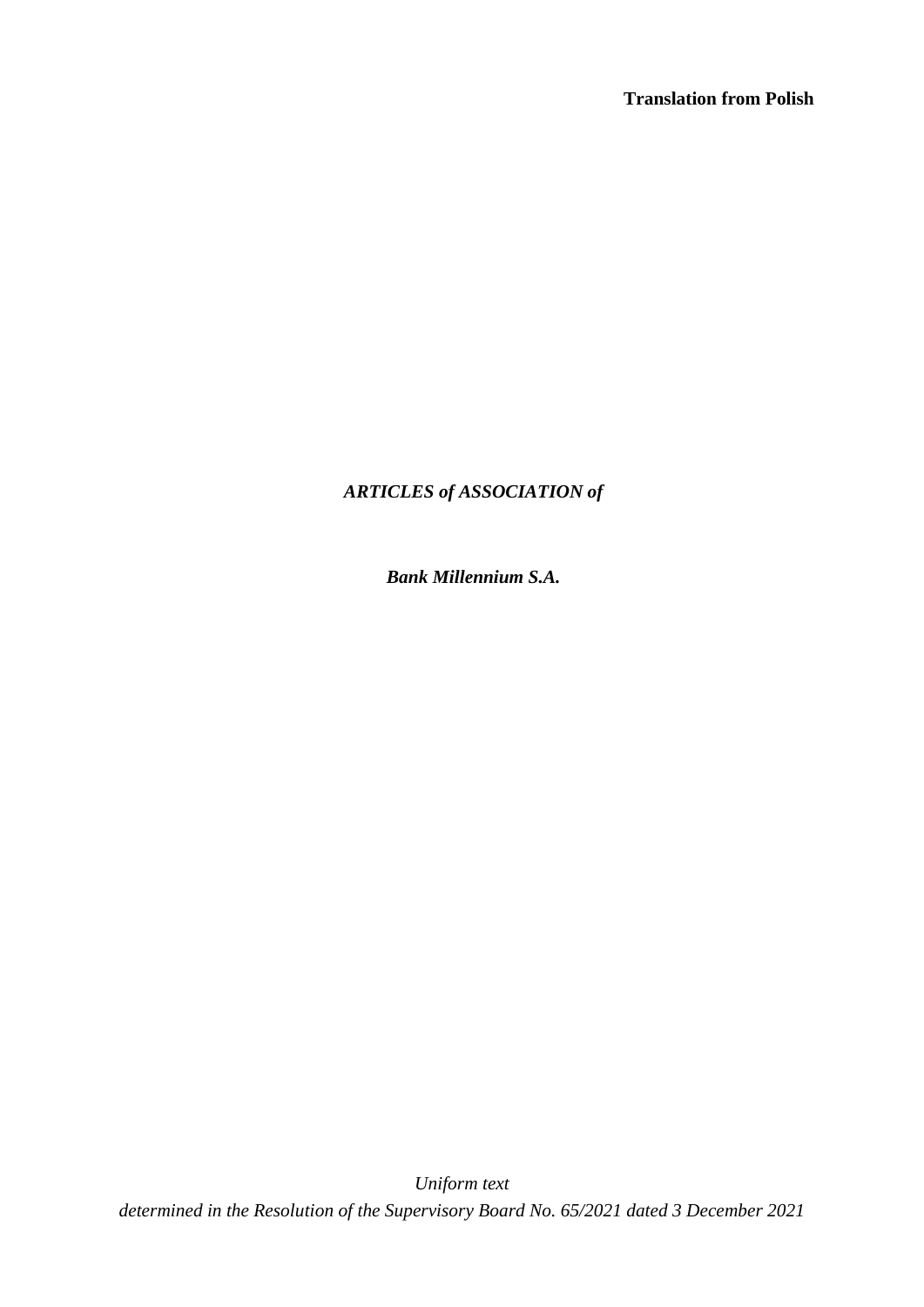## ARTICLES OF ASSOCIATION of Bank Millennium Spółka Akcyjna

## *I. General provisions*

§ 1

Bank Millennium is a bank in the form of a joint stock company, operating pursuant to provisions of the Code of Commercial Companies, Banking Law other valid regulations and hereunder.

§ 2

The legal name of the Bank is: "Bank Millennium Spółka Akcyjna". The company may use the abbreviated legal name of "Bank Millennium S.A.".

§ 3

The Bank is an independent organisational entity, carrying out its activity on the territory of the Republic of Poland and abroad. The Bank may establish and close branches and other field outlets. The seat of the Bank is the capital city of Warsaw.

#### *II. Activity of the Bank*

§ 4

The Bank shall render banking services to entrepreneurs and other legal persons, natural persons and organizational entities without legal personality; it shall support the development of commercial entrepreneurship, disseminate banking forms of accumulating savings; it will finance, credit and settle turnover of goods and services.

- 1. The activity of the Bank shall comprise performance of the following banking activities:
	- 1) accepting cash deposits payable on demand or at a specified date, and keeping the accounts of these deposits,
	- 2) keeping other bank accounts,
	- 3) granting loans,
	- 4) issuing and confirming bank guarantees and opening and confirming letters of credit,
	- 5) issuing bank debt securities,
	- 6) conducting bank monetary settlements,
	- 7) granting cash loans and consumer loans as defined in a separate act of law,
	- 8) operations on cheques and bills of exchange and operations on warrants,
	- 9) issuing payment cards and performing operations with their use,
	- 10) forwards and futures,
	- 11) purchasing and selling cash receivables,
	- 12) storing items and securities and providing safe deposit boxes,
	- 13) purchasing and selling foreign currencies,
	- 14) providing and confirming sureties,
	- 15) implementing commissioned activities related to the issue of securities,
	- 16) intermediating in money transfers and settlements in foreign exchange dealings, including settling operations related to payment cards in foreign exchange dealings,
	- 17) provision of the following payment services: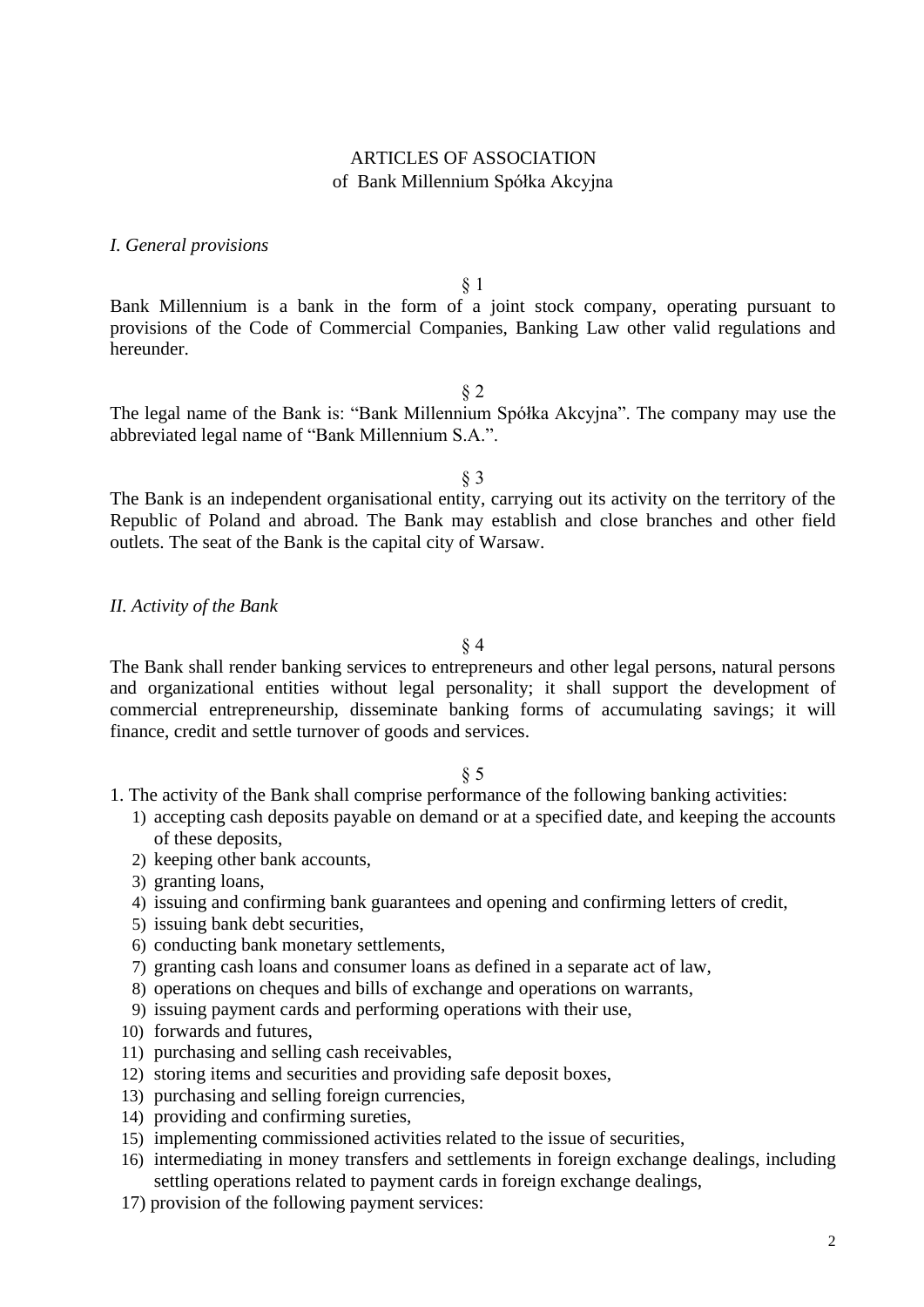- a/ accepting cash deposits and withdrawing cash from a payment account and all actions necessary for the operation of the account (art. 3 section 1 item 1 of the Payment Services Act),
- b/ execution of payment transactions, including the transfer of funds to a payment account with the user's provider or with another account provider (art. 3 section 1 item 2 of the Payment Services Act):
	- by performing direct debit services, including one-off direct debits,
	- with the use of a payment card or similar payment instrument,
	- through the execution of transfer order services, including standing orders,
- c/ execution of the payment transactions listed in subitem b/, debiting the amount of money made available to the user on account of a loan (art. 3 section 1 item 3 of the Payment Services Act),
- d/ issuing payment instruments (art. 3 section 1 item 4 of the Payment Services Act),
- e/ enabling the acceptance of payment instruments and the execution of payment transactions initiated by the payer's payment instrument by or through the merchant, consisting in particular in the handling of authorisations, sending to the issuer of a payment instrument or payment systems of payment orders of the payer or merchant, aimed at transferring funds due to the merchant, except for activities consisting in clearing and settling these transactions within the payment system in the meaning of the Settlement Finality Act (acquiring) (art. 3 section 1 item 5 of the Payment Services Act),
- f/ provision of the service of initiating a payment transaction (art. 3 section 1 item 7 of the Payment Services Act),
- g/ provision of account information access service (art. 3 section 1 item 8 of the Payment Services Act),
- 18) performing the activities of representing bank in the meaning of the Act on Bonds.
- 2. Operations of the Bank shall also include performance of the following activities, other than those listed in Sec. 1, i.e.:
	- 1) acquiring or purchasing shares of stock and rights under shares of another legal person and participation units in investment funds; carrying out business projects jointly with other legal and natural persons,
	- 2) organising and running leasing activities,
	- 3) assuming commitments related to the issue of securities,
	- 4) trading in securities,
	- 5) keeping deposit accounts for securities,
	- 6) performing, within statutory limits and under terms and conditions agreed with the debtor, conversion of cash receivables to assets of the debtor,
	- 7) purchasing and selling real property,
	- 8) rendering consulting and advisory services in financial matters,
	- 9) running factoring and forfaiting operations,
	- 10) providing insurance intermediation services,
	- 11) providing trust services and issuing electronic identification means in the meaning of provisions on trust services,
	- 12) rendering intermediation services, including agency services, to financial entities and institutions, in particular to brokerage houses, entities providing leasing services and other banks,
	- 13) conducting commissioned activities related to the management of securities, trading in such securities on own account or for a third party,
	- 14) activities, to which the Bank is authorized under other acts of law:
		- a/ rendering intermediation services to investment fund companies and investment funds, to the extent defined in the Act on Investment Funds and managing alternative investment funds,
		- b/ exercising the function of a depositary of pension and investment funds, managing securitised debts of securitisation funds,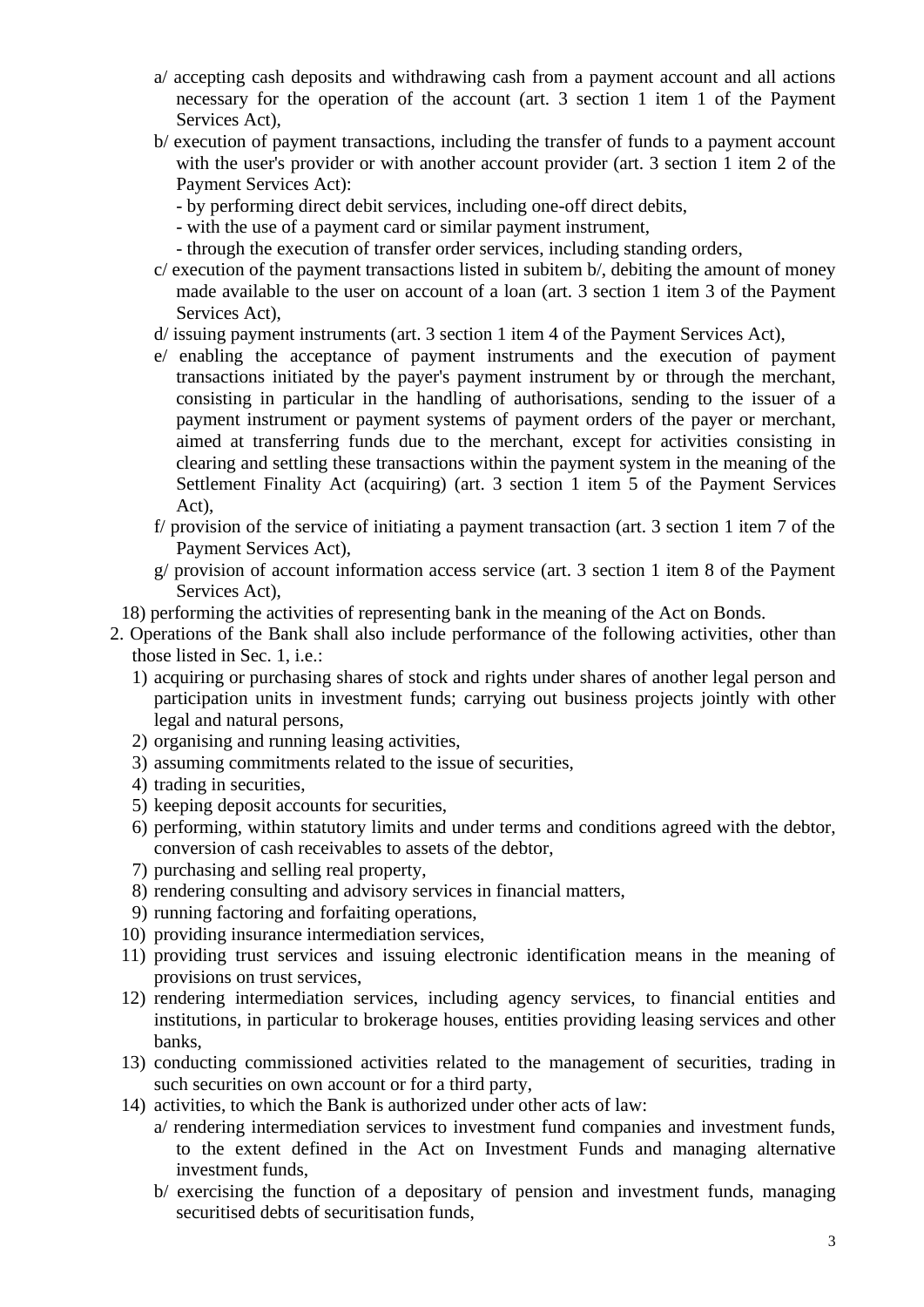c/ keeping securities accounts and omnibus accounts,

- d/ performing the function of agent of an issue of securities in the meaning of the Act on Trading in Financial Instruments,
- 15) providing financial services connected with trading in financial instruments and securities issued abroad and their safekeeping,
- 16) intermediating in trading in shares of commercial law companies,
- 17) managing third-party funds,
- 18) acquiring investment certificates of investment funds,
- 19) managing a third-party register of participants of an investment fund and a register of members of a pension fund,
- 20) intermediating in the trading in receivables,
- 21) performing custody services,
- 22) performing actions connected with the issue and servicing of financial instruments, which are not securities,
- 23) providing underwriting services,
- 24) rendering services of keeping accounting books for entities referred to in Sec. 5,
- 25) conducting brokerage activity, to the extent admissible under separate regulations,
- 26) activities from the scope of actions performed on the basis of art. 70 sect. 2 of the Act on Trading in Financial Instruments, consisting in:
	- a/ accepting and sending orders for purchase or sale of financial instruments,
	- b/ carrying out orders, mentioned in sub-item a/, on the account of the party placing the order,
	- c/ purchasing or selling financial instruments on own account,
	- d/ investment advice,
	- e/ offering financial instruments,
	- f/ providing services in the performance of the concluded underwriting agreements or concluding and performing other agreements of a similar nature, if their subject matter is financial instruments,
- 27) providing services of reporting to trade repositories in the meaning of Regulation (EU) No 648/2012 of the European Parliament and of the Council on OTC derivatives, central counterparties and trade repositories, of information about derivative contracts concluded by a counterparty with the Bank,
- 28) confirming data with use of electronic identification means of the Bank's ICT system, pursuant to provisions of telecommunication law,
- 29) performing the function of agent in the meaning of art. 2 item 1 of the Payment Services Act, as regards intermediation in conclusion of agreements on provision of acquiring services.
- 3. The Bank may issue bonds, including convertible bonds and bonds with pre-emptive rights.
- 4. The Bank may provide assigned activities in the area of activity of assigning banks.
- 5. The Bank may operate in a group with entities affiliated with the Bank (in the meaning of the Accounting Act) and co-operate with them, providing specialised services to them.
- 6. The Bank may:
	- 1) perform activities defined in the Act on State Assistance in Raising Children, related to:
		- a/ filing by electronic means with use of the IT system of requests to ascertain rights to child raising benefits and attachments to such requests,
		- b/ delivering to the Polish Social Insurance Institution, on client's request, data necessary for authentication, which make it possible to set up an account in the IT system provided by the Polish Social Insurance Institution,
	- 2) performing activities involved with confirming ePUAP trusted profile, pursuant to provisions of the Act on digitalisation of activity of entities performing public tasks.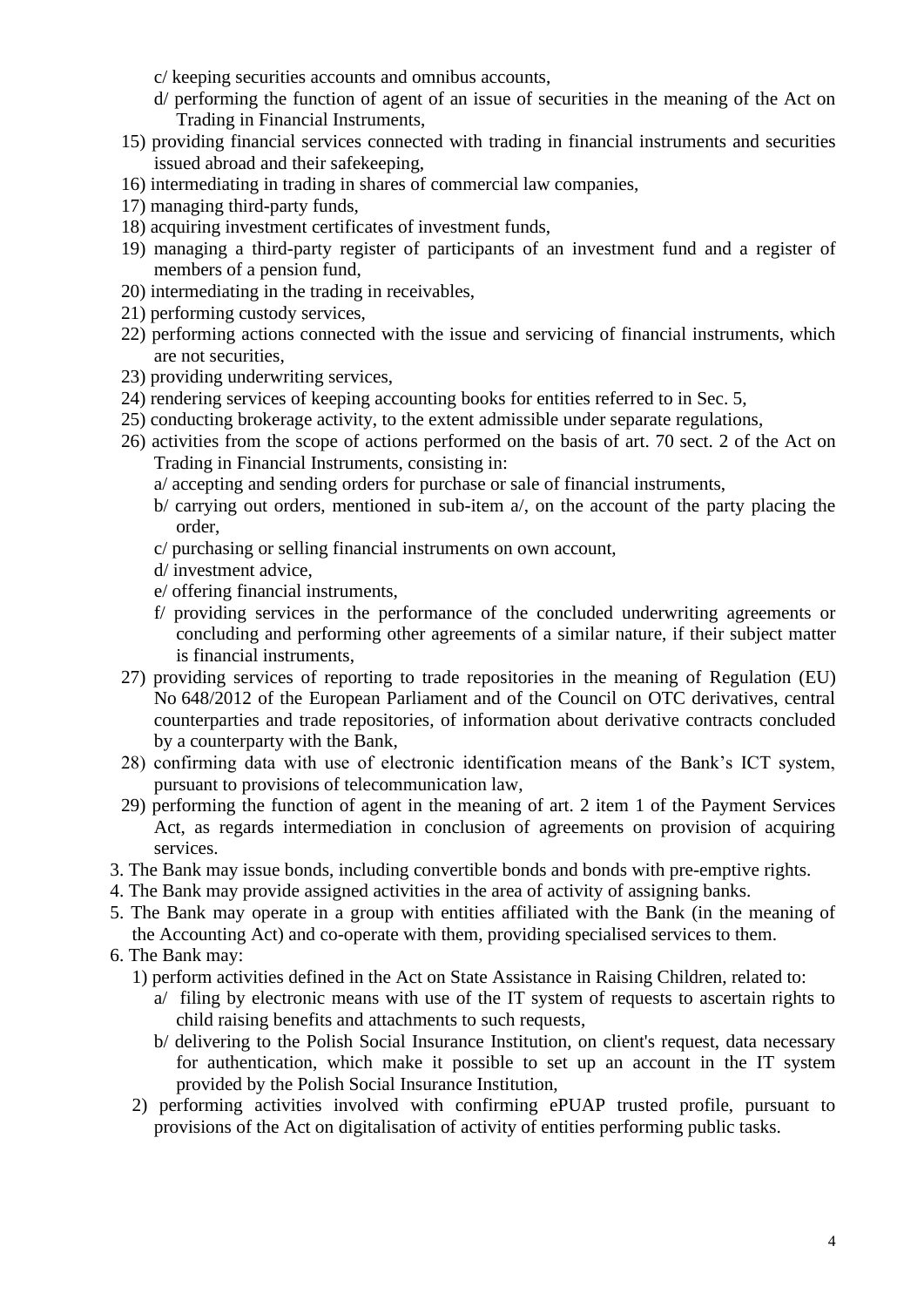The Bank shall observe confidentiality of turnover and balances of bank accounts as well as confidentiality of information on rental of safe deposit boxes and acceptance of items for safekeeping, according to Banking Law.

## *III. Governing bodies*

§ 7

The Bank's governing bodies are: the General Meeting, hereinafter referred to also as the General Shareholders' Meeting, the Supervisory Board and the Management Board.

#### *General Shareholders' Meeting*

- 1. The General Shareholders' Meeting shall be convened as ordinary or extraordinary. The Ordinary General Shareholders' Meeting shall be convened by the Management Board once a year upon completion of the financial year. The Ordinary General Shareholders' Meeting shall be held within six months of the end of the financial year. An Extraordinary General Shareholders' Meeting shall be convened as needed, by the Management Board, at its own initiative or upon a motion from the Supervisory Board or upon a motion filed to the Management Board in writing or in electronic format by Shareholders representing jointly at least one twentieth of the share capital. The Supervisory Board shall have the right to convene the Ordinary General Shareholders' Meeting, if the Management Board failed to do so following the procedure stipulated in the Articles of Association, as well as the right to convene an Extraordinary Shareholders' Meeting, if they find convening it advisable. An Extraordinary General Meeting may be convened by Shareholders representing at least half of the share capital or at least half of the total votes in the Bank. In such case the Shareholders shall appoint the Chairman of this Extraordinary General Meeting. An Ordinary General Shareholders' Meeting should:
	- 1/ review and accept the financial statement and the report on activity in the preceding financial year,
	- 2/ pass a resolution on distribution of profit or coverage of loss,
	- 3/ discharge members of the Bank's governing bodies from fulfilment of their duties,
	- 4/ adoption of a resolution pronouncing an opinion on the Supervisory Board report, prepared in keeping with art. 90g of the Act of 29 July 2005 on Public Offering, Conditions Governing the Introduction of Financial Instruments to Organised Trading, and Public Companies.
- 2. The powers of the General Shareholders' Meeting shall also include:
	- 1/ amending the Articles of Association, including the increase and reduction of share capital, with the exception of cases specified in the Code of Commercial Companies,
	- 2/ issuing convertible bonds, bonds with pre-emptive right and subscription warrants referred to in Article 453 Par. 2 of the Code of Commercial Companies.
	- 3/ creating and dissolving capitals and funds and passing resolutions on their use,
	- 4/ appointing and dismissing members of the Supervisory Board and determining their remuneration,
	- 5/ dissolving the Bank, its sale or merger,
	- 6/ selecting liquidators,
	- 7/ all and any decisions concerning claims for redress of loss caused at the establishment of the Bank, exercising management or supervision,
	- 8/ adopting resolutions in other matters brought forward by the Supervisory Board and authorized Shareholders pursuant to the procedure specified in legal regulations,
	- 9/ retiring stock and defining detailed terms and conditions for such retirement,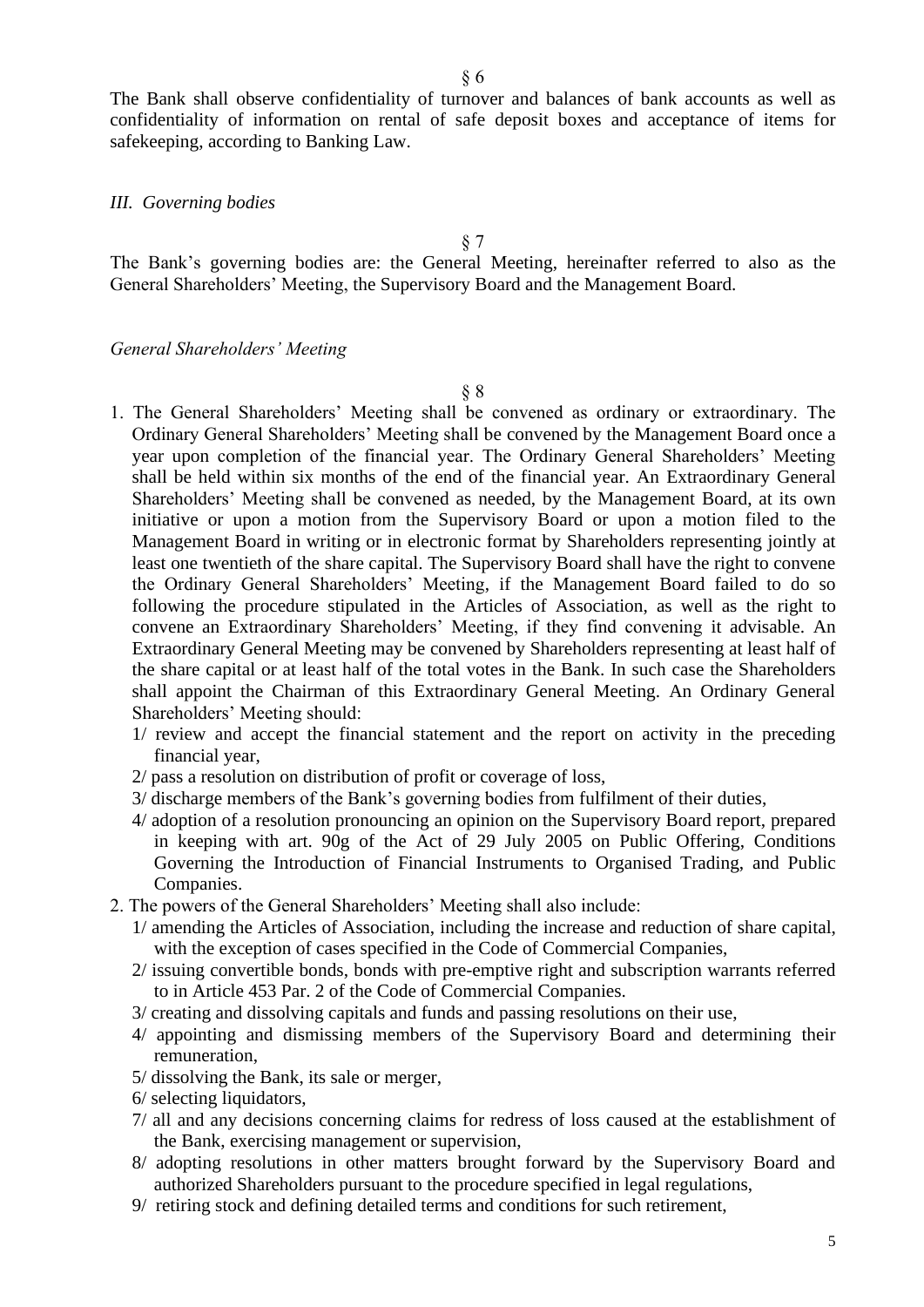- 10/ passing resolutions in other matters where the General Shareholders' Meeting is competent under legal regulations and other provisions of the Articles of Association.
- 3. The General Shareholders' Meeting acts under bylaws adopted thereby.
- 4. The General Shareholders' Meeting shall be opened by the Supervisory Board Chairman or Deputy Chairman, and it shall be conducted by the Chairman of the General Shareholders' Meeting, without prejudice to the right of the Shareholders who represent at least half of the share capital or at least half of the total votes in the Bank, to appoint the Chairman of the Extraordinary General Shareholders' Meeting pursuant to the provisions of section 1 of this paragraph.

Matters brought forward to the General Shareholders' Meeting should be presented by the Management Board to the Supervisory Board for review prior to the Meeting. The Shareholders holding jointly at least one twentieth of share capital, who following the procedure stipulated in paragraph 8 section 1 demand that an Extraordinary General Shareholders' Meeting be convened or file, in writing or in electronic format, a demand that certain matters be included in the agenda of the nearest General Shareholders' Meeting, or propose in writing or through use of means of electronic communications their own draft resolution on a matter included in the agenda or proposed to be included therein, shall submit their demands, motions or drafts in advance in writing to the Management Board. The demand for inclusion of certain matters in the agenda of the nearest General Meeting should be lodged not later than 21 days before the appointed term thereof, with justification or draft resolution concerning the proposed item of the agenda.

#### § 10

Subject to cases described in Code of Commercial Companies, the General Shareholders' Meeting shall be valid if at least one fourth of the Bank's share capital is represented at the Meeting. Simple majority of votes shall be required for validity of resolutions. A majority of three quarters of votes shall be required for matters regarding amendment of the Articles of Association, dissolution or merger of the Bank, issuance of convertible bonds and bonds with pre-emptive rights, retirement of shares (subject to Art. 415 § 4 of the Code of Commercial Companies), decrease of share capital, increase of share capital and sale of the enterprise or its organised part; and a majority of two thirds in matters regarding a material change of the Bank's operation.

## § 11

The voting shall be open. Secret ballot shall be ordered for elections and in case of motions for recalling from the Bank's governing bodies, for motions to recall liquidators, on to hold members of the Bank's governing bodies or liquidators liable, and also on personnel issues. Moreover, secret ballot shall be ordered upon demand of at least one Shareholder present or represented at a General Shareholders' Meeting.

#### *Supervisory Board*

- 1. The Supervisory Board shall be composed of at least five members. At least half of the members of the Supervisory Board, including its Chairman should have Polish citizenship. At least two members of the Supervisory Board should be independent. The number of members of the Supervisory Board shall be defined by the General Shareholders' Meeting.
- 2. Members of Supervisory Board shall be appointed for a common term of office.
- 3. An independent member of the Supervisory Board is a person who has no direct and indirect relations with the Bank, Members of the Management Board and other Members of the Supervisory Board with important shareholders, nor with entities related thereto, in particular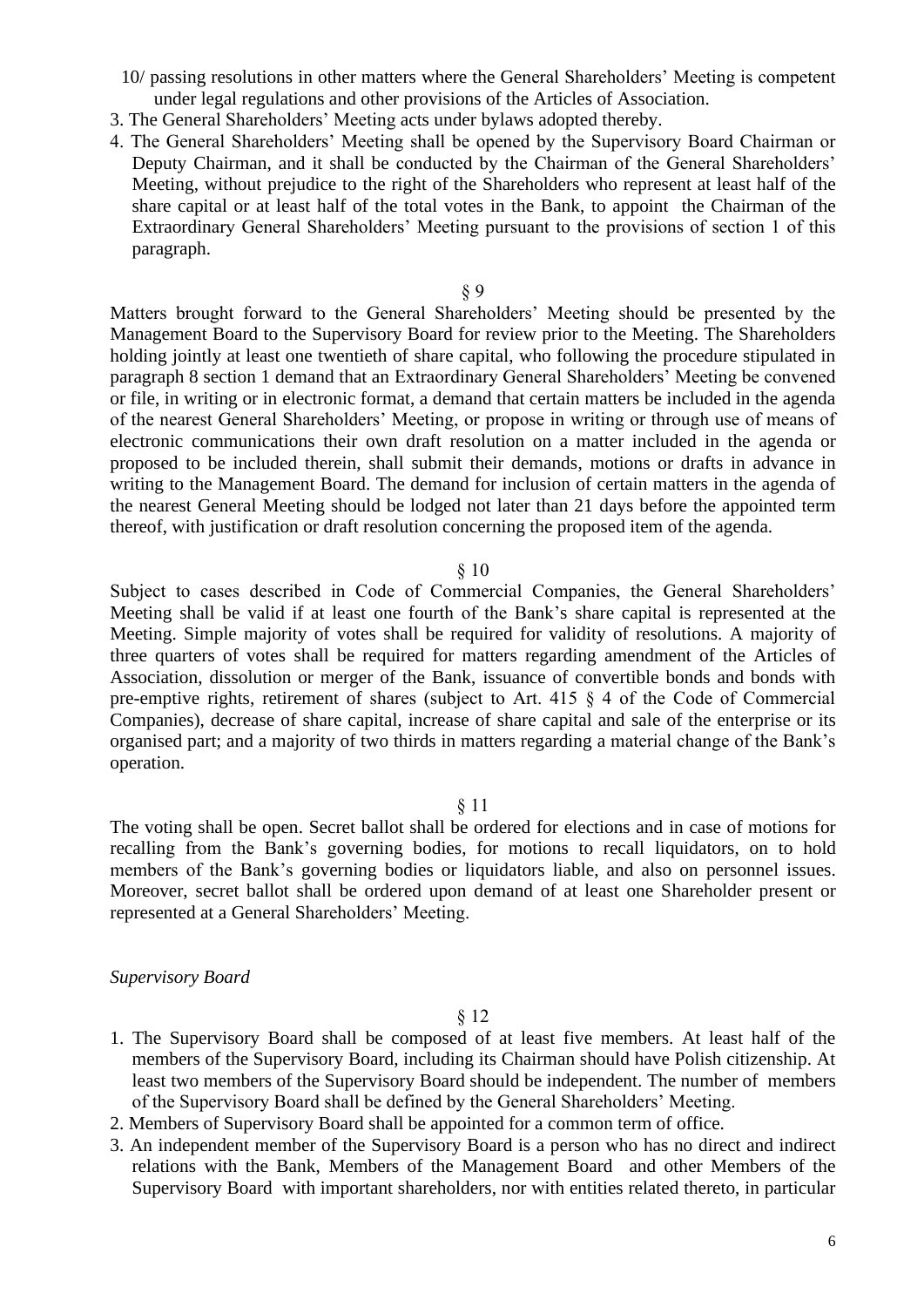relations that may originate conflicts of interest endangering this person's capacity of appraisal, where in particular this person:

- 1/ does not hold directly or indirectly 5% or more of the total number of votes in the Bank,
- 2/ does not receive from the Bank any financial benefits of significant value, other than remuneration for membership in the Supervisory Board,
- 3/ is not and has not been for 3 years prior to appointment to the Supervisory Board, a chartered auditor of the Bank or of any subsidiary of the Bank, or an employee of any entity acting as chartered auditor of the Bank, or of a subsidiary of the Bank,
- 4/ has not been for 3 years prior to appointment to the Supervisory Board, a member of the Management Board of the Bank, or a person holding a key management position in the Bank, or in a subsidiary or parent entity of the Bank,
- 5/ is not a parent entity of any entity providing permanent paid services to the Bank or a subsidiary of the Bank (as defined in the Act on Trading in Financial Instruments), and does not hold a management position in any entity providing such services,
- 6/ is not a spouse, a concubent, or a child of a member of the Supervisory Board, a member of a Management Board, or any other person holding a key management position in the Bank,
- 7/ is not at the same time a member of the Management Board of any company, in which a member of the Management Board of the Bank sits on its Supervisory Board,
- 8/ has been sitting on the Bank's Supervisory Board no longer than 12 years.
- 4. The criteria for determining independence should be defined by the relevant governing body of the Bank and should comply with requirements contained in legal or regulatory rules valid from time to time, whereas the decision regarding such determination should be duly justified whenever it diverges from the criteria set forth in Sec. 3 or other criteria derived from nonmandatory recommendations applicable to the Bank.

#### § 13

- 1. The members of the Supervisory Board shall be elected by the General Shareholders' Meeting, but the mandate of the members of the Supervisory Board shall expire on the date of holding the General Shareholders' Meeting, approving the financial statement and the report on the activities in the last full financial year of the Supervisory Board members' tenure. The term of office of the Supervisory Board shall be 3 years. The mandate of a Supervisory Board member shall also expire in result of death, resignation or dismissal from the Supervisory Board. If the mandate of the Supervisory Board member expires before end of the term of office, the nearest General Shareholders' Meeting shall supplement the composition of the Supervisory Board.
- 2. The Supervisory Board shall elect the Chairman, Deputy Chairmen and Secretary from among its members.

#### § 14

The Supervisory Board shall act in compliance with Bylaws it has adopted.

- 1. Subject to Sec. 2 hereof, validity of resolutions of the Supervisory Board shall require invitation to the meeting of all the Supervisory Board members and the presence at the meeting of at least half of the Supervisory Board members. Participation in the meeting shall also be possible with the use of means of distance communication. Resolutions of the Supervisory Board shall be adopted with a simple majority of votes. In case of an equal number of votes, the vote of the Chairman of the Supervisory Board shall prevail.
- 2. Supervisory Board members may take part in the adoption of the Supervisory Board's resolutions by casting their votes in writing through another Supervisory Board member. The casting of a vote in writing cannot apply to matters added to the agenda in the course of the Supervisory Board meeting. In case of an equal number of votes, the vote of the Chairman of the Supervisory Board shall prevail.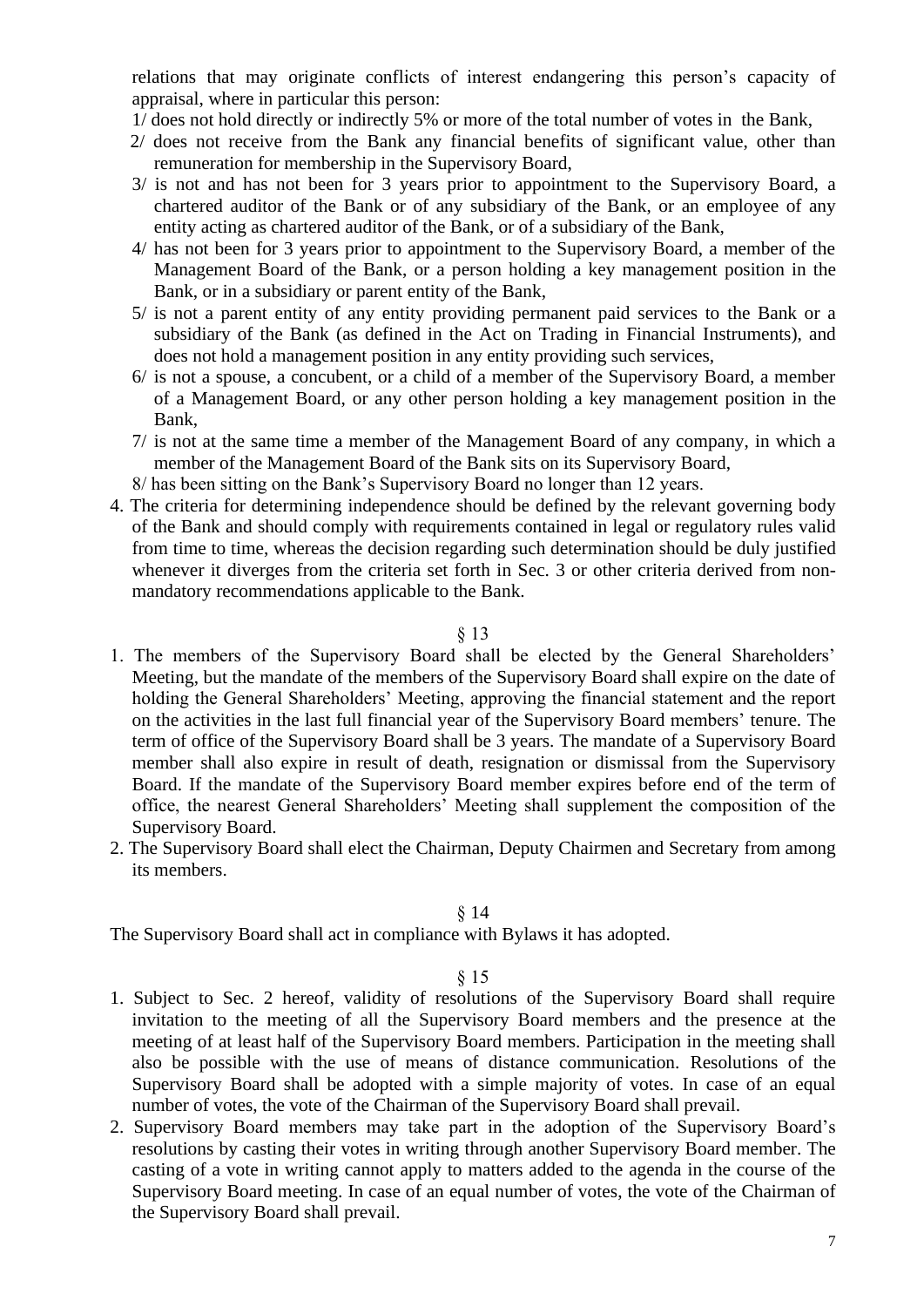3. The Supervisory Board may pass resolutions also by means of voting in writing, as well as with use of means of distance communication, if all members of the Supervisory Board were informed about the wording of the draft resolution and at least half of the Supervisory Board members took part adopting the resolution. Written voting is admissible if all members of the Supervisory Board consented in writing to such procedure for adopting resolutions. In case of an equal number of votes, the vote of the Chairman of the Supervisory Board shall prevail.

## § 16

The Supervisory Board shall meet on the as-needed basis, convened by the Chairman of the Supervisory Board, or at the motion of a member of the Supervisory Board or the Management Board of the Bank, submitted to the Chairman of the Supervisory Board. The meetings shall be held at least once a quarter.

- 1. The Supervisory Board shall specify the number of members of the Management Board and shall appoint and dismiss the Chairman, Deputy Chairmen and members of the Management Board, and shall also define their remuneration and approve the internal division of powers within the Management Board as defined by the Management Board.
- 2. The Supervisory Board shall effect constant supervision over the Bank's operations, including within the area of performance of the risk management and internal control systems, directly and via the Audit Committee and other committees of the Supervisory Board. In particular the powers of the Supervisory Board shall include deciding on:
	- 1/ approving long-term programs of the Bank's development and annual financial and economic plans of activity of the Bank,
	- $1<sup>1</sup>$  matters provided for by effective laws and supervisory regulations to be subject to sole authority of the bank's supervisory board,
	- 2/ subject to § 20, approval of motions of the Bank's Management Board on the Bank's access as a shareholder to another bank, enterprise or other organizational unit, issuing bonds or other securities as well as acquisition, encumbrance and sale by the Bank of real property, perpetual usufruct or share in real property,
	- $2^{1/2}$  pronouncing opinions concerning transactions with entities related to the Bank, which pursuant to the Bank's internal regulations – are qualified as transactions materially influencing the financial or legal situation, or lead to acquisition or sale or disposal otherwise of major assets,
	- 2²/ expressing in cases required under the Act on Public Offering and Conditions Governing the Introduction of Financial Instruments to Organized Trading as well as Public Companies - consent for the Bank to conclude with its associated entity a material transaction in the meaning of this Act,
	- 3/ issuing normative acts referred to in the Articles of Association, issuing of which is reserved for the Supervisory Board as well as approval of normative acts upon request of the Management Board, including the bylaws on the establishment and allocation of the provision for general risk to cover risks connected with conducting of the banking activity,
	- 4/ selection of the chartered auditor to audit financial statements of the Bank and of the capital group,
	- 5/ adopting the uniform text of the Articles of Association, unless the General Shareholders' Meeting resolves otherwise.
	- 6/ suspending for material reasons individual or all Management Board members and delegating Supervisory Board members to temporarily perform tasks of Management Board members, who are not able to perform their activities,
	- 7/ assenting to payment by the Management Board to the Shareholders of an advance towards the expected end-of-financial-year dividend,
	- 8/ requesting the Management Board to appoint a selected third party to carry out specific analyses or to get opinion on specific matters, if this is essential for exercising proper and effective supervision.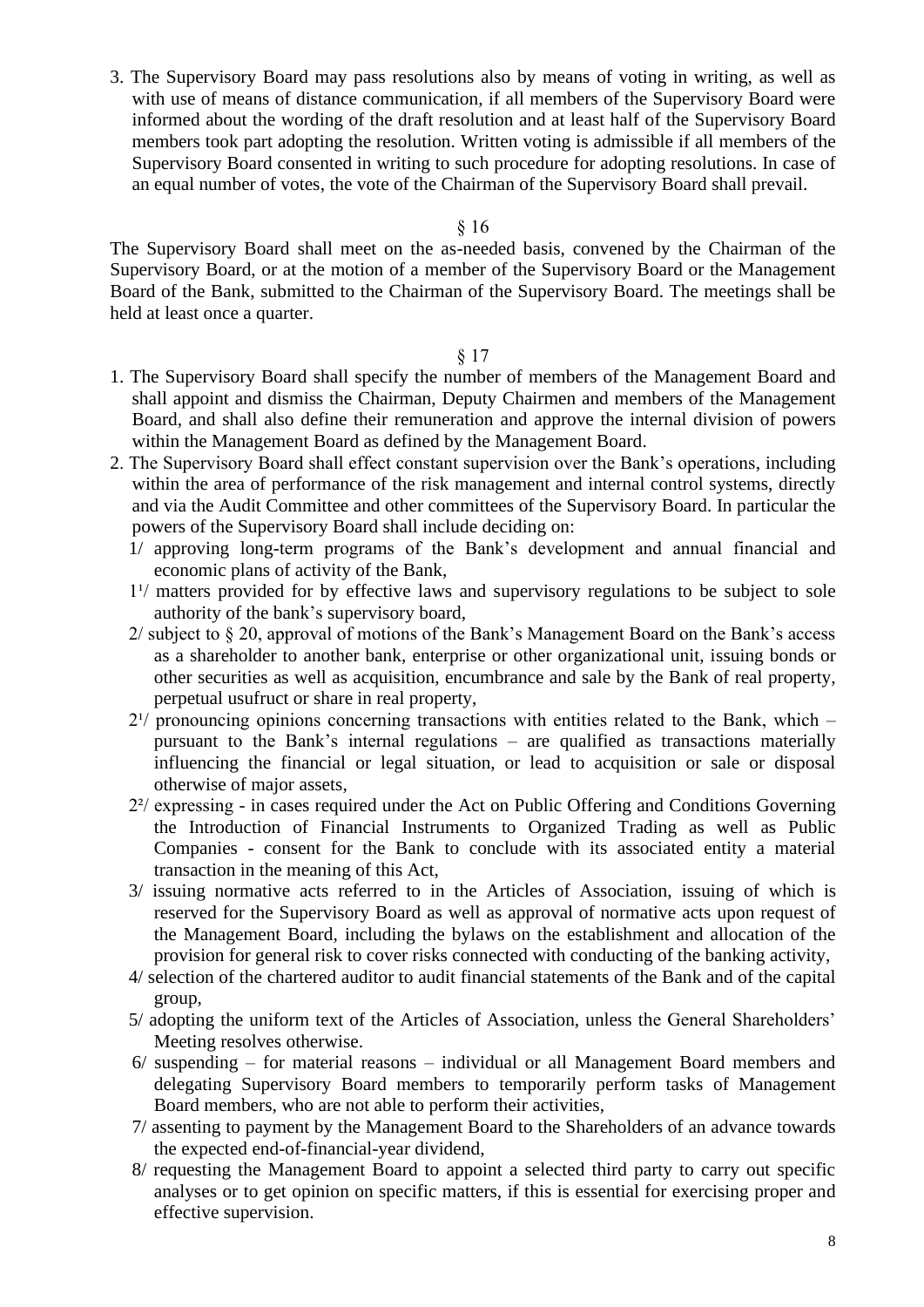3. The Supervisory Board shall consider all motions and matters requiring resolutions of the General Shareholders' Meeting. In particular, the Supervisory Board shall evaluate statements referred to in Art. 395 § 2 item 1 of the Code of Commercial Companies with respect to their consistency with ledgers and documents and with the actual status, as well as motions of the Management Board regarding the distribution of profits or coverage of losses, and it shall submit an annual written statement on the outcome of such evaluation to the General Shareholders' Meeting.

- 1. The Supervisory Board may set up permanent or *ad hoc* committees for conducting specified tasks. Setting up of specialized or monitoring committees, in particular regarding corporate governance and sustainable development, may also be recommended by the Supervisory Board to the Management Board.
- 2. Permanent committees of the Supervisory Board are: Audit Committee, Personnel Committee, Strategic Committee and Committee for Risk Matters.
- 3. Most members of the Audit Committee, including its Chairman, shall be independent. The members of the Committee shall have knowledge and skills in the field of the financial sector and at least one Committee member shall have knowledge and skills in accounting or auditing of financial statements.
- 4. The Audit Committee shall meet ordinarily, at least once a quarter and, extraordinarily, whenever convened by the Chairman of the Supervisory Board, at his/her own initiative or at the request of any of the Supervisory Board or Management Board member, filed with the Chairman of the Supervisory Board.
- 5. The Audit Committee shall exercise control to the extent permitted by law, in particular:
	- 1/ present to the Supervisory Board a recommendation of the audit firm to be selected, permanently monitor the activities of the Bank's chartered auditor and audit firm, and control, as well as issue evaluations as to their independence and other relations with the Bank,
	- 2/ prepare a policy and procedure of selecting the audit firm and conditions of providing nonaudit services by such firm and its related entities,
	- 3/ monitor on a permanent basis the effectiveness of internal control and risk management systems, and systems and processes of financial reporting,
	- 4/ evaluate and monitor control systems, including the reception and processing of complaints and related doubts, reported by employees or identified independently,
	- 5/ request the Supervisory Board to apply to the Management Board for funds or other means of any other nature necessary for conducting of activities by the Audit Committee,
	- 6/ as a result of performed activities propose to the Supervisory Board to request the Management Board to apply such measures or amendments as the Audit Committee may deem pertinent, whereas the Audit Committee take steps to acquire independent counselling, if necessary,
	- 7/ approve its own internal regulations.
- 6. The Personnel Committee shall, in particular:
	- 1/ assess the candidates for Bank's Management Board Members,
	- 2/ establish the terms of employing newly appointed Bank's Management Board Members,
	- 3/ negotiate changes in the conditions of employing the Bank's Management Board Members,
	- 4/ establish the terms of cessation of employment of Management Board Members,
	- 5/ implement tasks in the area of variable components of remuneration,
	- 6/ give an opinion on and monitor the remuneration policy and shall support the Bank's bodies as regards shaping and implementing this policy.
- 7. The Strategic Committee shall in particular:
	- 1/ study Macro Economy trends,
	- 2/ study new trends, developments and new solutions on banking industry,
	- 3/ analyze Bank competitive position and Benchmarking,
	- 4/ analyze and recommend long term strategy, goals and objectives for the Bank.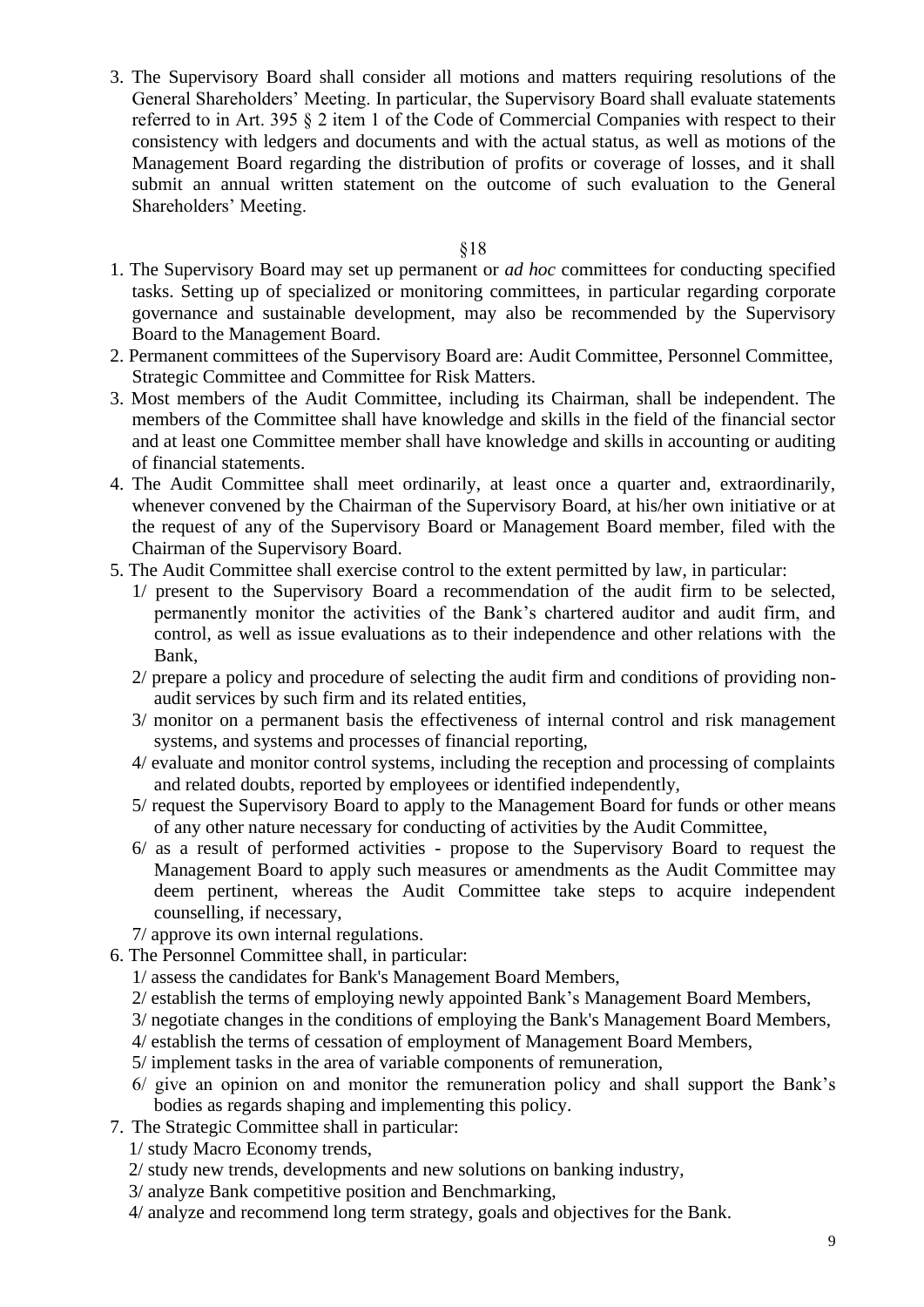8. The powers of the Committee for Risk Matters comprise tasks indicated for such committee in the Banking Law as well as assigned to it in other legal regulations binding banks and in supervisory recommendations implemented by the Bank.

*The Management Board*

§ 19

- 1. The Bank's Management Board shall be composed of no less than 3 (three) persons, including the Chairman; its composition may also include a Deputy Chairman or Deputy Chairmen. Shareholders and non-shareholders may be appointed to the Management Board. The members of the Management Board shall be appointed for three years. At least half of the Management Board Members should be of Polish citizenship.
- 2. The members of the Management Board shall be appointed for a common term of office.
- 3. The mandates of the members of the Management Board shall expire on the date of holding the General Shareholders' Meeting approving the financial statements for the last full financial year of their tenure.
- 4. The mandate of a Management Board member shall also expire due to death, resignation or dismissal from the Management Board.
- 5. A Management Board member may be dismissed at any time.
- 6. The Management Board shall act pursuant to the Bank's Management Board Operations Bylaws.
- 7. Institution of a proxy shall require approval of all Management Board members. A proxy may be cancelled by any Management Board member.

#### § 20

The Bank's Management Board shall decide on the Bank's accession, as a shareholder, to another bank, company or any other organizational unit; on issuing bonds or other securities as well as acquisition, encumbrance or sale by the Bank of real property, perpetual usufruct or share in real property, provided the value of the single transaction does not exceed 30 (thirty) % of the share capital.

- 1. The Management Board shall manage the overall activity of the Bank. The Board shall operate in keeping with the Management Board Operations Bylaws adopted by the Supervisory Board.
- 2. The powers of the Management Board shall include all matters not reserved for other corporate bodies of the Bank. Subject to provisions of Sec. 3, the powers of specific Members of the Management Board shall be stipulated in a Resolution of the Management Board in the matter of internal division of powers between Members of the Management Board.
- 3. The Chairman of the Management Board or the Deputy Chairman or other designated member of the Management Board acting in lieu of him, shall manage the Management Board operations. The Chairman of the Management Board shall supervise the work of internal audit unit and other organizational units of the Bank which are within his powers stipulated in the resolution referred to in Sec. 2. The powers of a Management Board member occupying the dedicated position of the member of the Management Board supervising management of the risk material in the Bank's activity who is appointed with the consent of Polish Financial Supervision Authority shall encompass the supervision of organisational units of the Bank effecting tasks in the area of risk management. Supervision over other organisational units of the Bank shall be entrusted subject to restrictions stemming from the law.
- 4. Resolutions of the Management Board shall be taken with an absolute majority of votes of Members of the Management Board present at their meeting. In case of an equal number of votes, the vote of the Chairman of the Management Board, shall prevail. Resolutions may be adopted, provided at least half of the Members of the Management Board attend the meeting.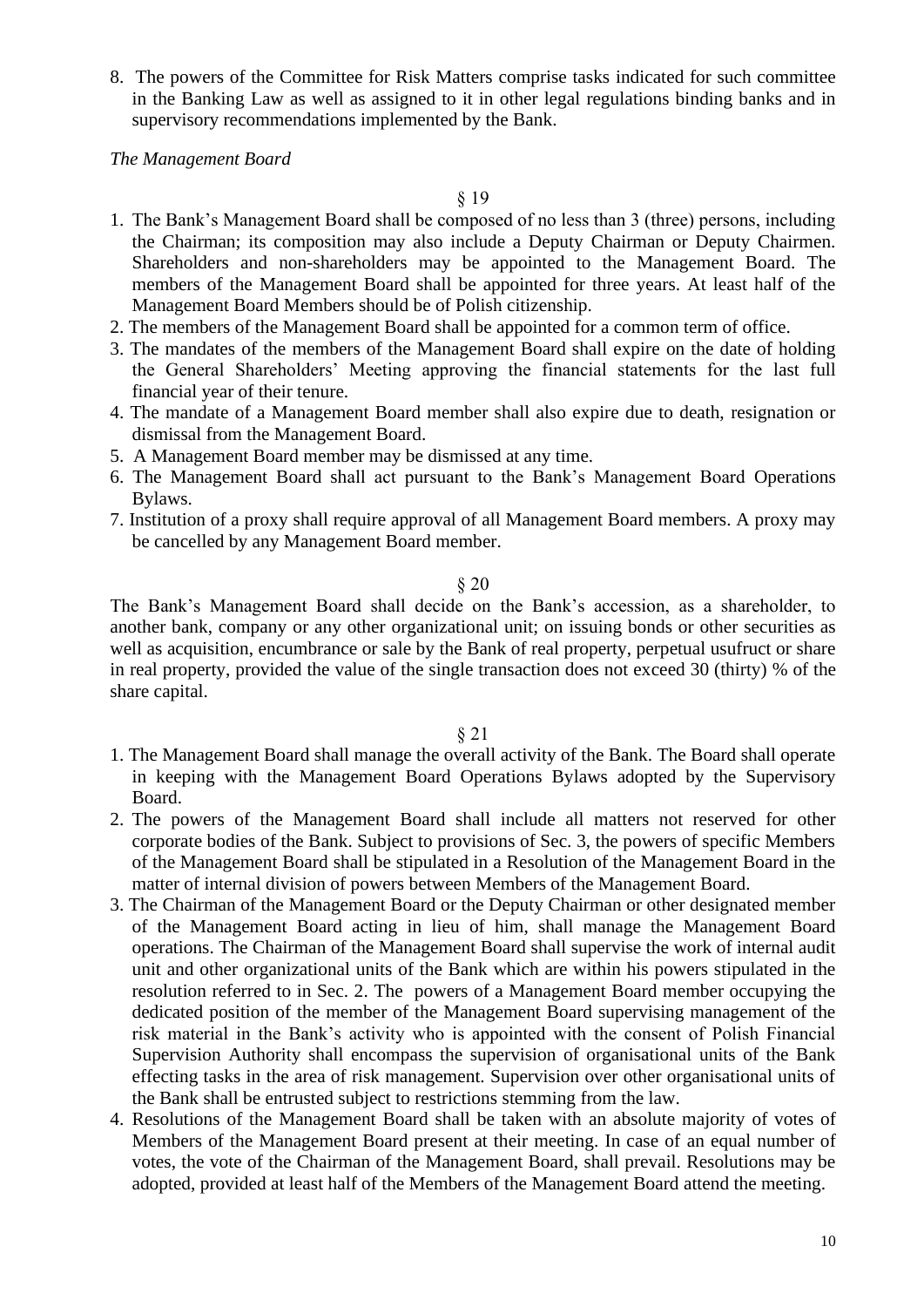5. The Management Board takes decisions at a meeting or in the writing mode (by circulation). The Management Board may take decisions using means of direct remote communication. Members of the Management Board may take part in adopting Management Board resolutions by casting their votes in writing through intermediation of another member of the Management Board.

#### § 22

- 1. Following persons shall be authorised to make statements of will with respect to financial rights and duties of the Bank and to sign documents in the name of the Bank:
	- 1/ Chairman of the Management Board individually,
	- 2/ two members of the Management Board, a member of the Management Board with a Proxy, or two Proxies acting jointly.
- 2. Without prejudice to § 17 Sec. 2 point 2 of Bank's Articles of Association and to section 3 below, the Management Board shall decide about assuming obligations or disposal of the Bank's assets, the aggregate value of which with respect to one entity exceeds 5% of the Bank's own funds.
- 3. Within the borders specified by the Management Board separately, the Management Board of the Bank may empower particular Members of the Management Board, designated persons or committees, or other collegial bodies set up in the Bank, to take decisions on assumption of obligations or disposal of assets. In case of committees and other collegial bodies the Management Board shall determine in their operating by-laws the scope of authorisation, principles and procedure applied in the decision making process.

#### § 23

Attorneys-in-fact may be appointed to perform specified activities, and shall act individually within the scope of their authorisation. Persons authorised to act on behalf of the Bank shall not be made personally liable to third parties for the obligations incurred on behalf of the Bank.

## § 24

- 1. Unless a specific form is required, power of attorney shall be granted in writing, where the scope of powers and manner of representation is specified.
- 2. Detailed rules for granting powers of attorney shall be defined by the Management Board.
- *IV. Bank's Organisation. Internal control system*

## § 25

- 1. The organisational structure of the Bank shall be composed of organisationally and functionally separated stand-alone units, in particular branches, units that operate on the principles of a branch, departments, projects and offices.
- 2. The structure of organisational units consists of organisational cells (each of the aforesaid can constitute a field outlet), in particular sub-units, teams, posts. In case of branches and units that operate on the principles of a branch, their structure may be also created by departments or other units.

§ 26

1. On the basis of the fundamental organisational structure approved by the Supervisory Board, in the Organisational By-laws being adopted the Management Board shall define the detailed organisational chart of the Bank, as well as aims and the scope of operations of its organisational units. The internal structure and detailed scope of tasks of organisational units of the Bank shall be stipulated in internal organisational by-laws of these units. The decision to set up or eliminate an organisational unit shall be adopted by the Management Board in the form of a resolution.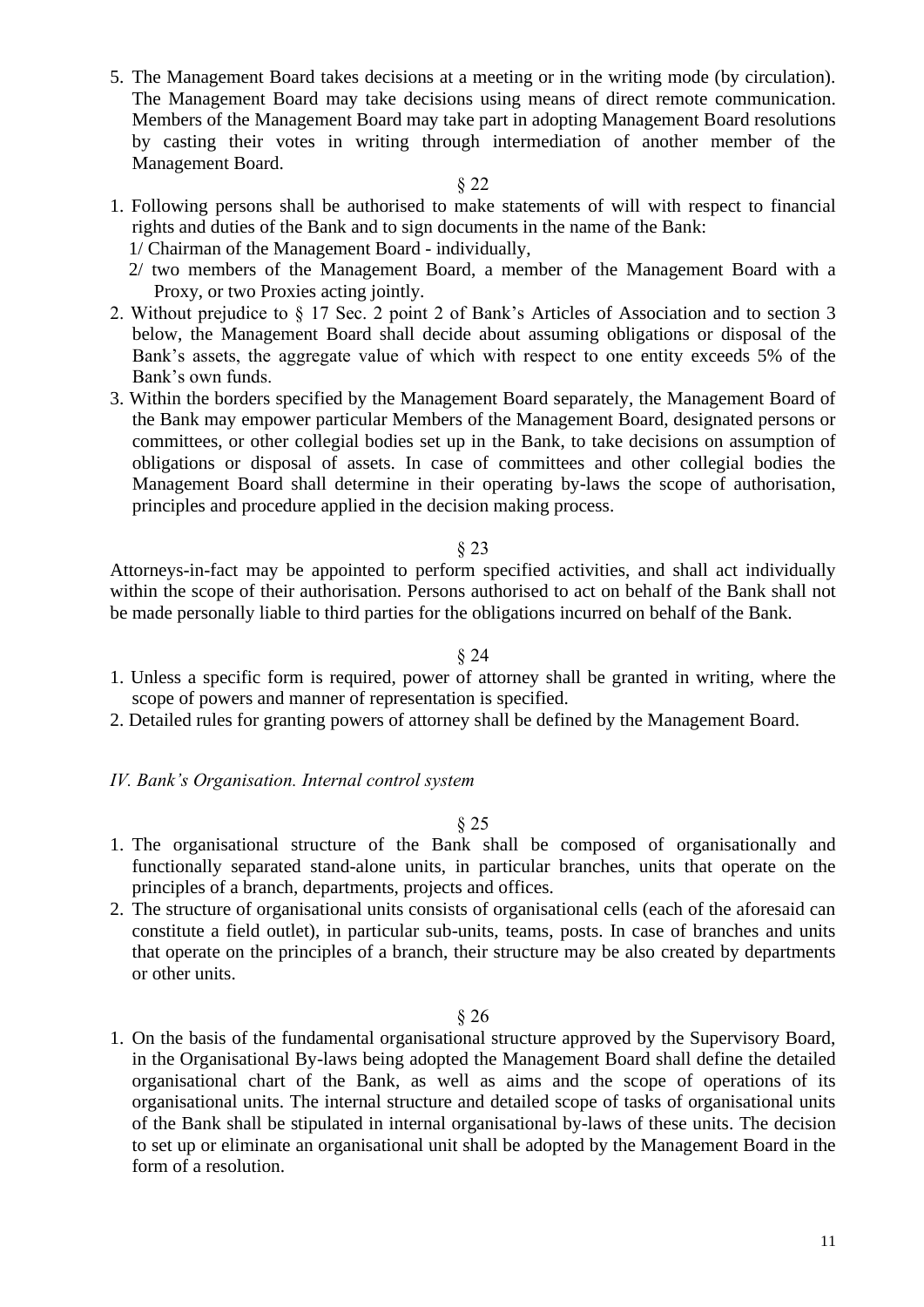- 2. The Management Board may to appoint organisational structures, in compliance with the regulations of the Bank's organisational by-laws, among them committees and other collegial bodies.
- 3. Setting up a branch of the Bank abroad requires consent of the Supervisory Board.

- 1. The Management Board shall design, implement and ensure the functioning of an adequate and effective internal control system in all organisational units of the Bank.
- 2. The purpose of the Bank's internal control system is to ensure the effectiveness and efficiency of the Bank's operations, reliability of its financial reporting, observance of the risk management principles and compliance of the Bank's operations with legal provisions, internal regulations and market standards.
- 3. As part of the internal control system the Bank has a separate:
	- 1/ control function assigned to the Bank's organisational units tasked with ensuring the observance of control mechanisms concerning, in particular, risk management at the Bank,
	- 2/ compliance unit tasked to identify, assess, control, monitor and report the risk of noncompliance of the Bank's operations with legal provisions, internal regulations and market standards,
	- 3/ internal audit unit tasked to audit and evaluate with the exclusion of itself in an independent and objective manner the adequacy and effectiveness of the risk management system and internal control system.
- 4. The Bank shall ensure the independence of the internal audit unit and compliance unit pursuant to appropriate regulations, including supervisory recommendations.

## § 28

- 1. Internal regulations of the Bank shall be adopted or issued by:
	- 1/ the Bank's corporate bodies,
	- 2/ individual members of the Management Board,
	- 3/ Heads of organisational units.
- 2. Principles and scope of issuing internal regulations by the Supervisory Board shall be stipulated by the Articles of Association.
- 3. The scope and principles for issuing internal regulations by the Management Board and persons referred to in Sec. 1 points 2-3, shall be specified separately in the Bank's internal regulations.
- 4. In cases stipulated in the Articles of Association, the Supervisory Board shall approve normative acts presented thereto upon the request of the Management Board.
- 5. Internal regulations of the Bank shall cover, in particular, such normative acts as resolutions, ordinances, general terms and conditions, bylaws, instructions and communiqués.
- *V. Bank's share capital and stock*

§ 29

Each share of the Bank's stock shall give the right to one vote. The registered founding shares shall be privileged in such manner that one such share shall give the right to two votes.

## § 30

1. Share capital is PLN 1.213.116.777 (say: one billion two hundred thirteen million one hundred sixteen thousand seven hundred seventy seven) and is divided into 1.213.116.777 (say: one billion two hundred thirteen million one hundred sixteen thousand seven hundred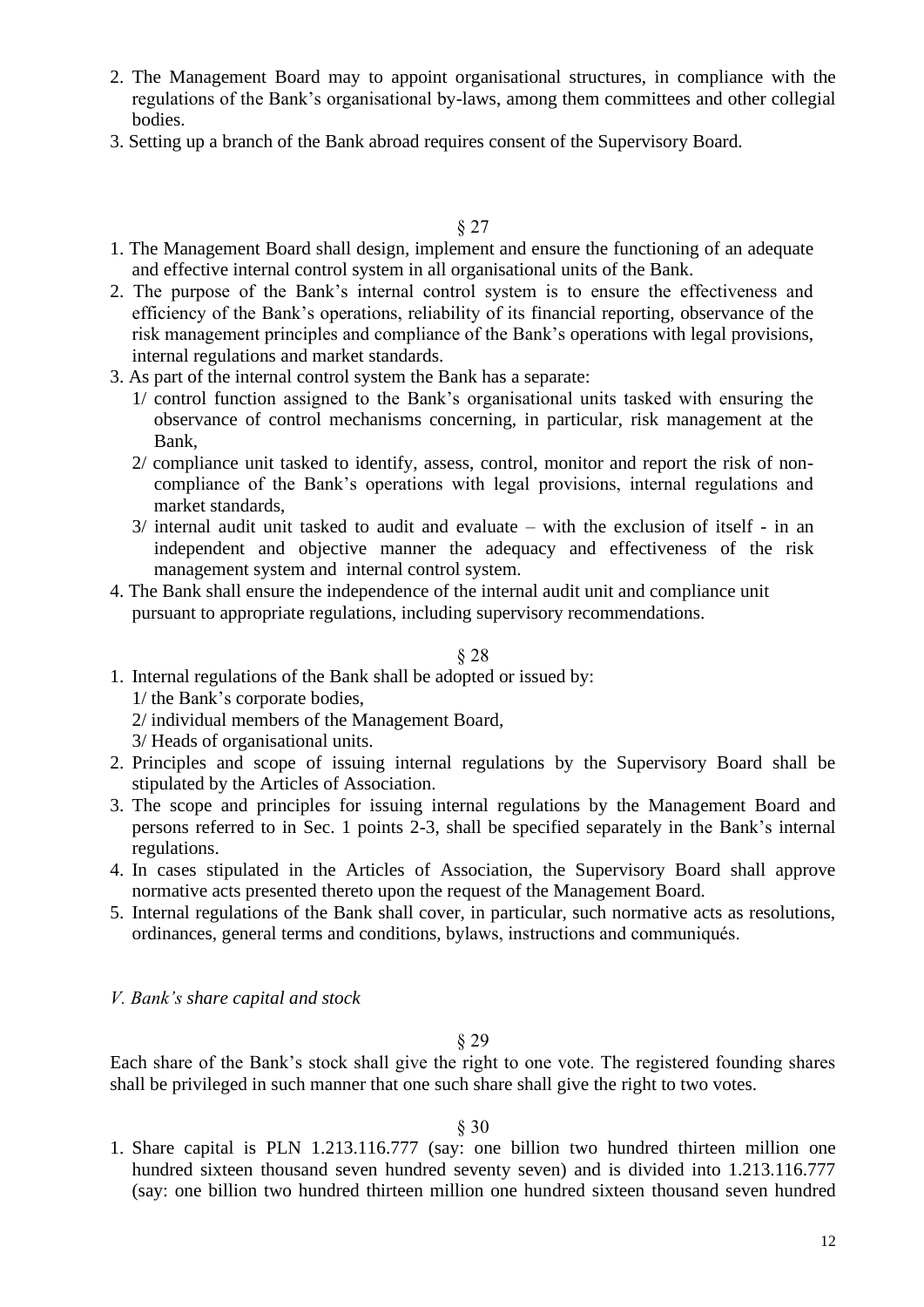seventy seven) equal and indivisible bearer and registered shares. The face value of each share shall be 1 zloty.

- 2. The shares may be issued in single or collective series.
- 3. The 106,850 (say: one hundred and six thousand eight hundred and fifty) founding shares shall be marked as A series shares and the shares of the following issuances with the subsequent letters of the alphabet accordingly.
- 4. The Bank's shares may be traded publicly, including on the stock exchange, upon obtaining proper permissions.
- 5. Shares shall be assimilated in the National Depository of Securities following submission by the Shareholders of applications for conversion of the registered shares into bearer shares (conversion) at the Bank's expense, once in every calendar year and shall include all applications submitted in this matter to the Bank, until the end of the second quarter of a given year.
- 6. The bearer shares may not be converted into registered shares.

§ 31

- 1. The Bank may issue silent shares.
- 2. The General Shareholders' Meeting shall determine the extent of preference of such shares in respect of the dividend, in relation to each issue of silent shares.

§ 32

- 1. The sale of registered shares shall require permission of the Bank's Management Board, which shall appoint the buyer within 14 days from the date of learning of the intention to sell, specifying the price at the market value of shares and shall appoint its own or other organizational unit authorised to collect the amounts due for the shares.
- 2. The registered-founding shares sold with the approval of at least three-fourths of the founders to other founders, shall not lose their preference. The sale of registered-founding shares in all other cases shall result in loss of preference of the shares.

## § 33

- 1. Shares may be redeemed by way of reducing the share capital.
- 2. The manner and the conditions for redeeming shall be defined each time by the General Shareholders' Meeting in the resolution on share redemption.
- 3. The Bank may issue utility certificates in exchange for the redeemed shares under terms and conditions specified by the General Shareholders' Meeting.

## *VI. Bank's Funds, financial management and distribution of profit*

## § 34

The following constitute the Bank's own funds:

a/ paid-up and registered share capital,

b/ supplementary capital,

c/ reserve capitals,

- d/ general risk fund for unidentified risk of banking operations,
- e/ retained profit from previous years,
- f/ special funds allowed by law as stipulated in the Articles of Association.

## § 35

1. Supplementary capital shall be created from net profit and price difference between the assumed shares and their nominal value after coverage of the costs of share issue. No less than 8% of current financial year profits shall be transferred to supplementary capital, until the capital reaches at least one third of the share capital. Supplementary capital shall also be fed by additional contributions paid by Shareholders in return for awarding special rights to their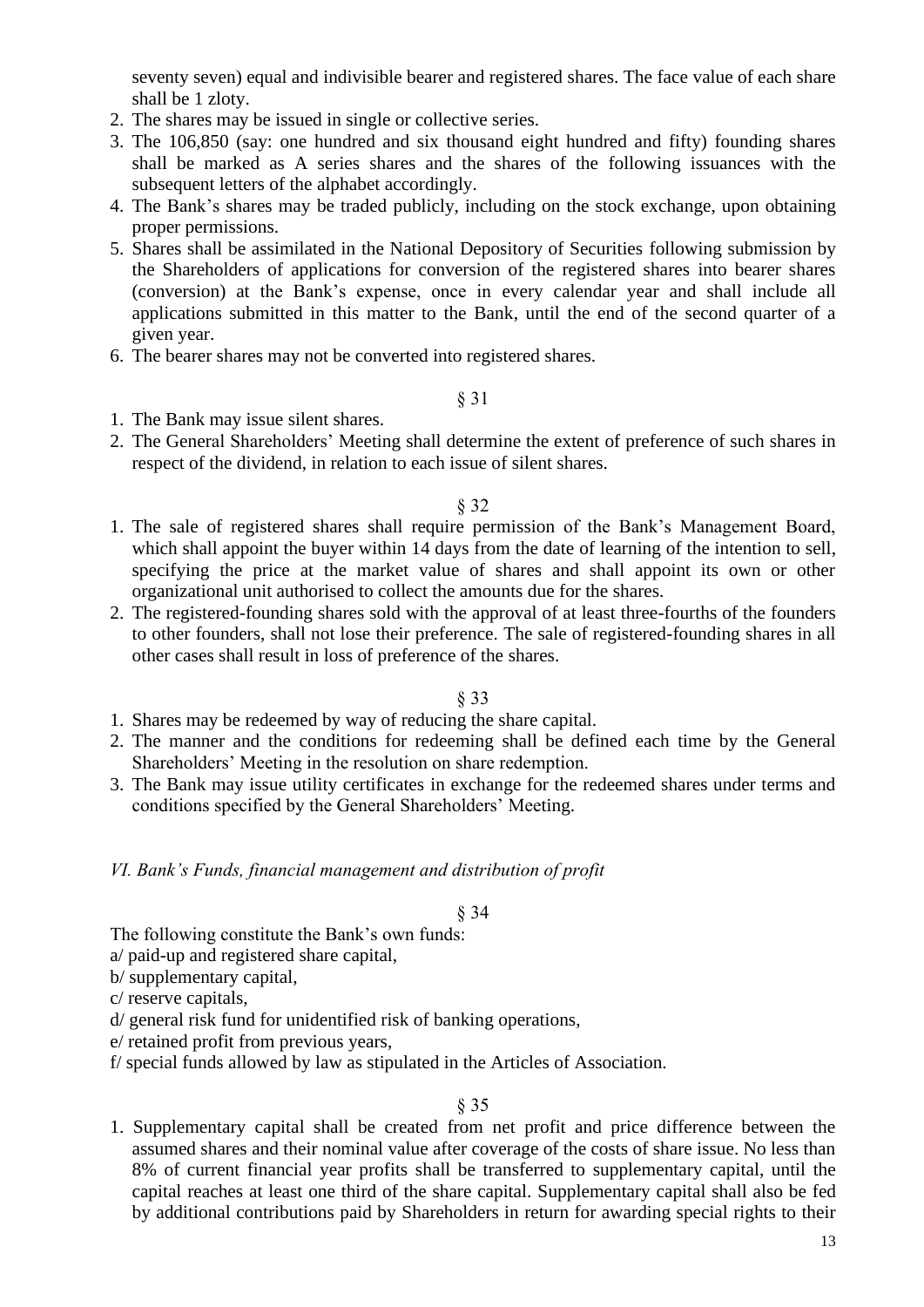previous shares, unless these contributions are used to cover extraordinary write-offs or losses.

- 2. Supplementary capital, in the part exceeding 1/3 of the share capital, may be allocated to increase the share capital.
- 3. Within the limits set forth in Sec. 2, supplementary capital may be also allocated for other purposes.
- 4. The General Shareholders' Meeting shall specify the total amount, which may be utilised from supplementary capital – pursuant to Sec. 3. Unless otherwise provided for by a resolution of the General Shareholders' Meeting, the detailed rules for utilisation of supplementary capital shall be specified by the Supervisory Board.
- 5. Supplementary capital, in the amount of one third of share capital, may only be used to cover loss reported in the financial statement.

#### § 36

- 1. Reserve capital and general risk fund shall be created from net profit write-offs.
- 2. Reserve capital may be assigned to cover the loss reported in the income statement or not covered loss carried forward; to pay dividend; to purchase own shares in cases stipulated in Art. 362 § 1 item 1 and 2 of the Code of Commercial Companies and to other purposes as provided in resolutions adopted by the General Meetings of Shareholders.
- 3. The General Risk Fund shall be assigned to cover unidentified risks of banking activity.
- 4. The General Shareholders' Meeting may create and eliminate special funds allowed by law.

## § 37

- 1. The Bank's net profit, shall be allocated as follows:
	- 1/ at least 8% (eight per cent) to supplementary capital,
	- 2/ to additional reserve capitals and funds in an amount defined annually by the General Shareholders' Meeting, separately for each of those capitals and funds,
	- 3/ to dividend for Shareholders in an amount defined annually by the General Shareholders' Meeting.

 The General Shareholders' Meeting may allocate the dividend or its part for payment, in the increased share capital of the Bank, for shares to be acquired by the current **Shareholders** 

- 4/ other purposes pursuant to resolutions of the General Shareholders' Meeting.
- 2. Dividend may be paid in cash or in securities.
- 3. If the amount of supplementary capital is at least one third of share capital, the write-off provided for in Sec. 1 point 1 may be waived.

#### § 38

- 1. Payment of dividend from shares shall be made on dates specified by the General Shareholders' Meeting.
- 2. The Management Board is entitled to pay out to Shareholders an advance towards the expected end-of-financial-year dividend, provided the Bank has means sufficient for payment.
- 3. The Bank may pay the advance towards the expected dividends if its approved financial report for the previous financial year shows profit. The advance may amount to not more than half of the profit earned from the end of the previous financial year, shown in a financial report audited by the chartered auditor, increased by additional reserve capital created out of profit, which is at the disposal of the Management Board for purposes of payment of the advances, and reduced by losses not covered and own shares.

#### § 39

The General Shareholders' Meeting shall decide on the way to cover loss. Unless otherwise provided in a resolution of the General Meeting, the loss shall be covered from supplementary capital, then – in cases and within boundaries permitted by law - from other capital and funds, and lastly from share capital.